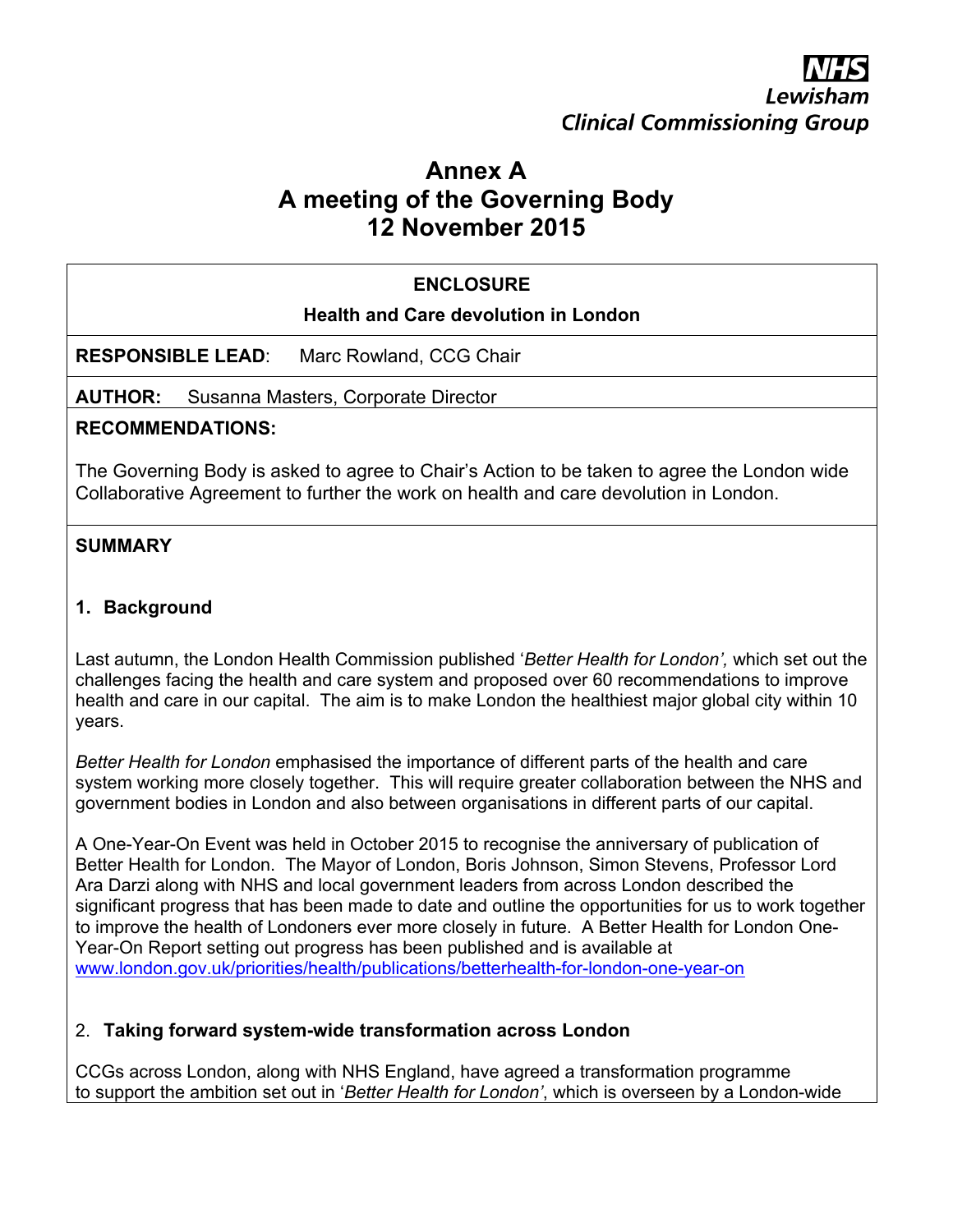Interim Transformation Group. The Transformation Programme comprises a suite of thirteen programmes to address system-wide improvement, whilst recognising that change will be delivered in individual boroughs, across boroughs and city-wide. Planning for the next steps for the Programme is now underway and will be considered at our next Strategy and Development Committee meeting in December 2015.

#### **3. Devolution in London**

London CCG's with London Councils and Greater London Authority (GLA) colleagues are considering what opportunities might be made available through the further devolution of powers from central government.

Devolution is viewed as a tool to unlock and accelerate greater integration and collaboration in London by better joining-up the planning and delivery of services and budgets at local level, removing barriers and maximising impact. It is a potential opportunity to transfer powers and decisions, which would usually be taken by central Government or national bodies, to a more local level. It aims to make health and care decisions more tailored to local areas and populations.

It should be noted that Devolution does not affect the CCG's statutory responsibilities as an organisation. The intention is to devolve powers from central government to CCG/Borough, subregional or pan-London level where this might help London move further faster with the health and care issues we are already trying to tackle.

London Councils have produced a paper that sets out the draft London devolution and public service reform proposition, which describes proposals not only around health and care but also in relation to employment and skills, support to business, crime and justice and housing. It is available on the website at [http://www.londoncouncils.gov.uk/node/26910.](http://www.londoncouncils.gov.uk/node/26910)

London Councils submitted proposals to central government in September 2015, through the Comprehensive Spending Review Process. In relation to the health and care elements, these have been shaped with London's CCGs over the recent summer months.

The proposals are to enable an approach whereby those boroughs and CCGs who want to take forward pilots to bring central powers to a lower level would be able to work within an overall London-wide collaborative framework. This would allow others the option to take up the approach if it proves successful and beneficial.

#### **4. Collaborative Agreement**

London is looking towards signing a London-wide collaborative agreement which will set out the collective agreement by partners to transform health and wellbeing outcomes, inequalities and services in London through new ways of working together and with the public. It will establish high level design criteria to use for this transformation and to inform the devolution of health and care funding and decision-making in London.

The Collaborative Agreement also will provide a roadmap of agreed immediate actions by parties within existing powers and further outline steps that are subject to formal acceptance of devolution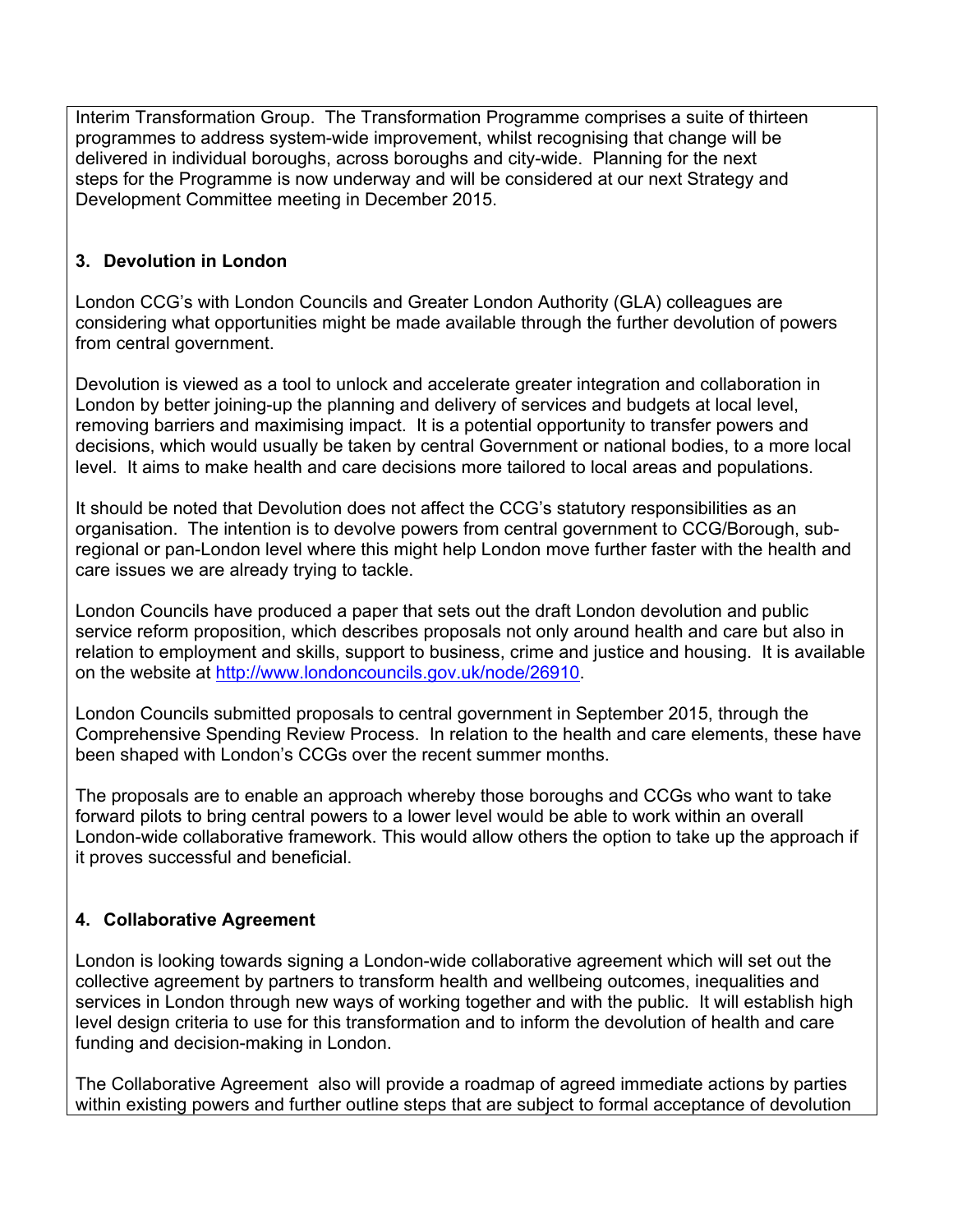asks, legislative permissions and other future developments. The London roadmap will include a series of pilots to test the viability of devolution in the London system. Insights from the pilots and other major initiatives, including vanguards, will inform a strategic view of how greater collaboration, integration and devolution will support sustainable and high quality health and care in London.

**The Governing Body is asked to agree to Chair's Action to be taken to agree the London wide Collaborative Agreement to further the work on health and care devolution in London.** 

## **CORPORATE AND STRATEGIC OBJECTIVES**

Corporate Core Objective – to ensure robust governance arrangements are in place. In accordance with the CCG's Constitution.

## **CONSULTATION HISTORY:**

Governing Body Workshop - 1<sup>st</sup> October 2015

Membership Forum - 14<sup>th</sup> October 2015

## **PUBLIC ENGAGEMENT**

London Health Commission has a good track record in patient and community engagement. The London Health Commission engaged over 14,000 Londoners at tailored events and through online discussions.

During the development of pilots and the wider London business case, it is proposed to have extensive London-wide discussions of these plans with Londoners generally. This will complement the conversations at a local level led through borough/CCG commissioners and through Health and Wellbeing Boards.

## **HEALTH INEQUALITY DUTY**

How does this report take into account the duty to:

- Reduce inequalities between patients with respect to their ability to access health services.
- Reduce inequalities between patients with respect to the outcomes achieved for them by the provision of health services.

The London Health Inequalities Strategy sets out how health inequalities are being tackled in London. To ensure the Health Inequalities Strategy delivers on its aims, there are a rolling